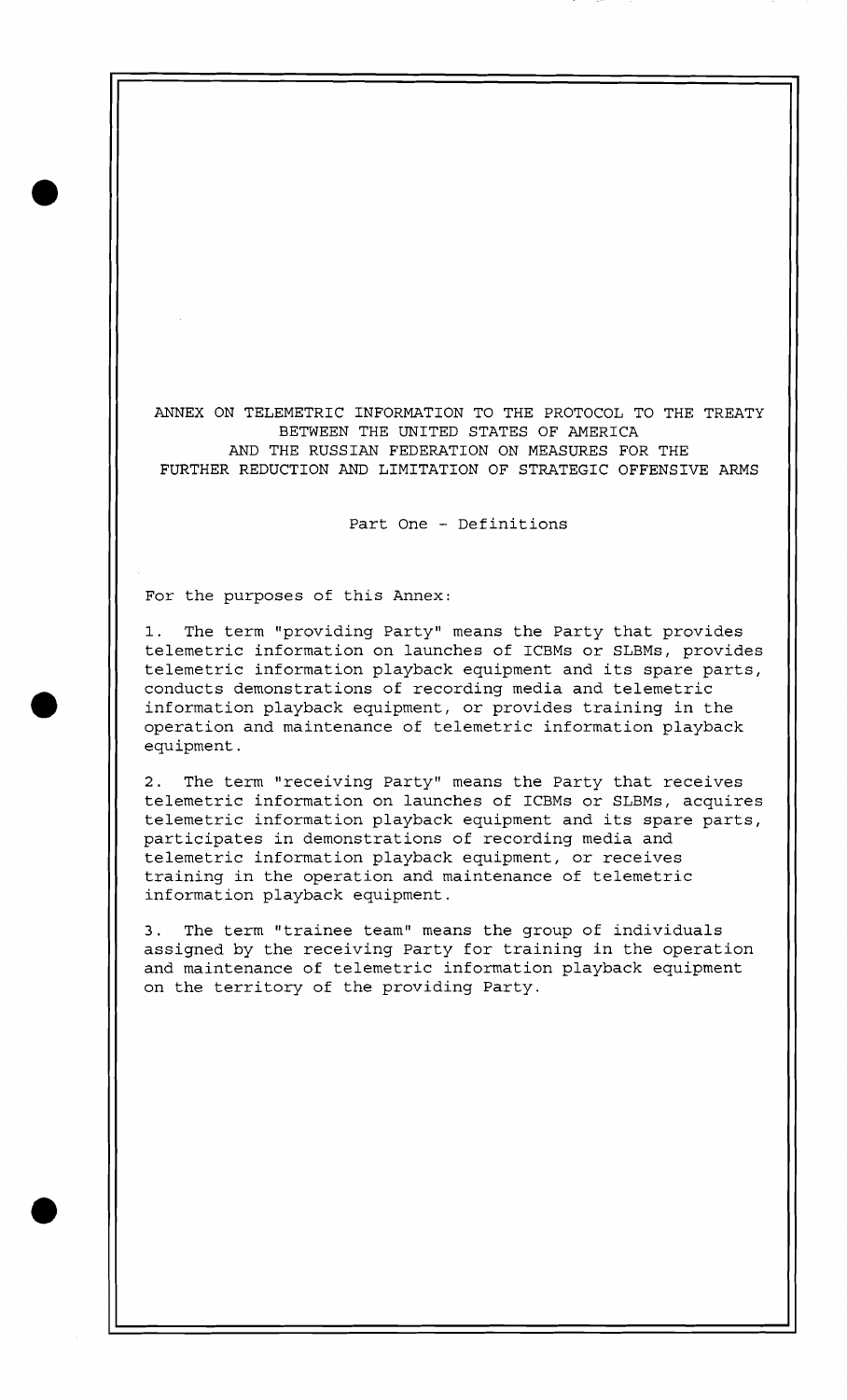## Part Two - General Provisions

1. The Party conducting a launch of an ICBM or SLBM that it intends to consider for provision of telemetric information to the other Party shall, in a notification of such a launch provided in accordance with Section IV of Part Four of the Protocol, specify all frequencies expressed in megahertz to the nearest one-tenth of a megahertz and modulation methods to be used to broadcast telemetric information subject to provision to the other Party.

2. For launches of ICBMs or SLBMs specified in paragraph 1 of this Part, the Party conducting such launches shall not take any measures to deny access to the telemetric signal broadcast and shall not encrypt telemetric information that may be provided to the other Party.

3. For each launch of an ICBM or SLBM that the Party conducting such launches does not intend to consider for provision of telemetric information to the other Party, the Party conducting such launches may use any method of denying access to telemetric information that originates on board the missile and is broadcast.

4. The Parties shall begin the exchange of telemetric information in accordance with paragraphs 1, 2, 6, 7, and 9 of Part Two, and with Part Three of this Annex after agreement has been reached within the framework of the BCC on the amount of telemetric information on ICBM and SLBM launches that each Party shall provide.

5, The Parties shall not exchange telemetric information that originates in reentry vehicles or in other objects installed on an ICBM or SLBM for the purpose of being delivered into the upper atmosphere or space.

6. When exchanging telemetric information, the Parties shall provide :

 $-2-$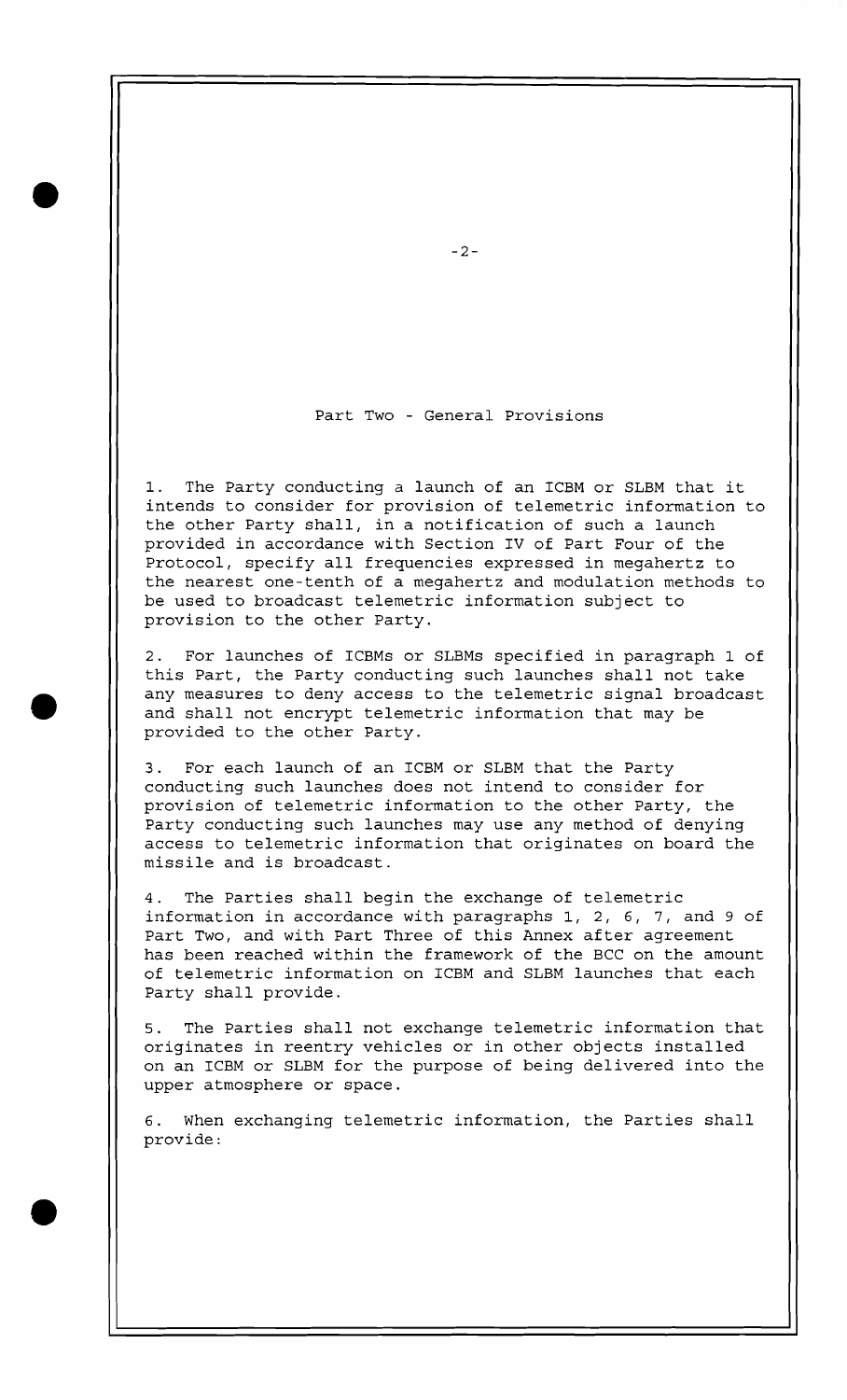(a) Recording media containing a recording of telemetric information broadcast during a launch, in the amount agreed in accordance with paragraph 4 of this Part;

(b) Summaries of the recording media specified in subparagraph (a) of this paragraph; and

(c) Interpretive data for the telemetric information.

7. No later than 60 days after the BCC takes the decision specified in paragraph 2 of Part Seven of the Protocol, each Party shall simultaneously provide to the other Party, through diplomatic channels, recording media with a recording of telemetric information, summaries of such recording media, and interpretive data. Written materials shall be provided in the English or Russian language at the discretion of the providing Party.

8. In order to make it possible for the other Party to play back the recording of the telemetric information provided, each Party shall:

(a) Conduct for the receiving Party an initial demonstration of the applicable recording media and telemetric information playback equipment in accordance with Part Four of this Annex.

(b) Conduct for the receiving Party a demonstration of the recording media and/or telemetric information playback equipment that are different from those for which a demonstration was previously conducted in accordance with Part Four of this Annex.

(c) If requested, provide the receiving Party with the opportunity to acquire the telemetric information playback equipment and spare parts for such equipment, in accordance with Part Five of this Annex.

(d) If requested, provide timely training in the operation and maintenance of the telemetric information

 $-3-$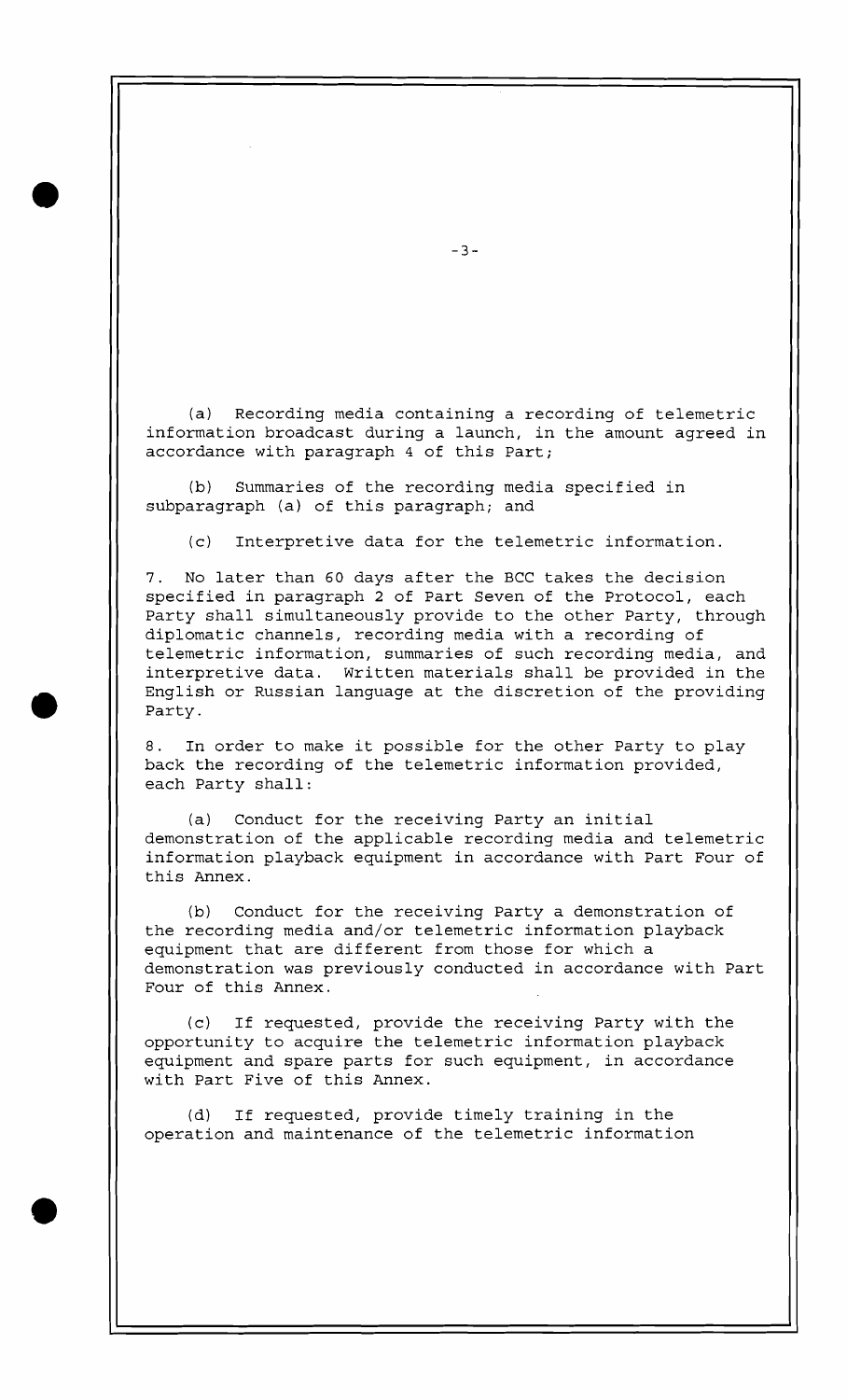playback equipment to personnel of the receiving Party, in accordance with Part Six of this Annex.

(e) Use those types of modulation, methods, modes, and formats for recording, as well as methods for encoding telemetric information on recording media that, along with summaries of the recording media, allow the receiving Party to convert telemetric information to the form (format) that originates on board the missile before broadcast, using telemetric information playback equipment for which a demonstration was conducted.

9. Telemetric information shall be exchanged for launches that the Parties conduct after entry into force of the Treaty.

 $-4-$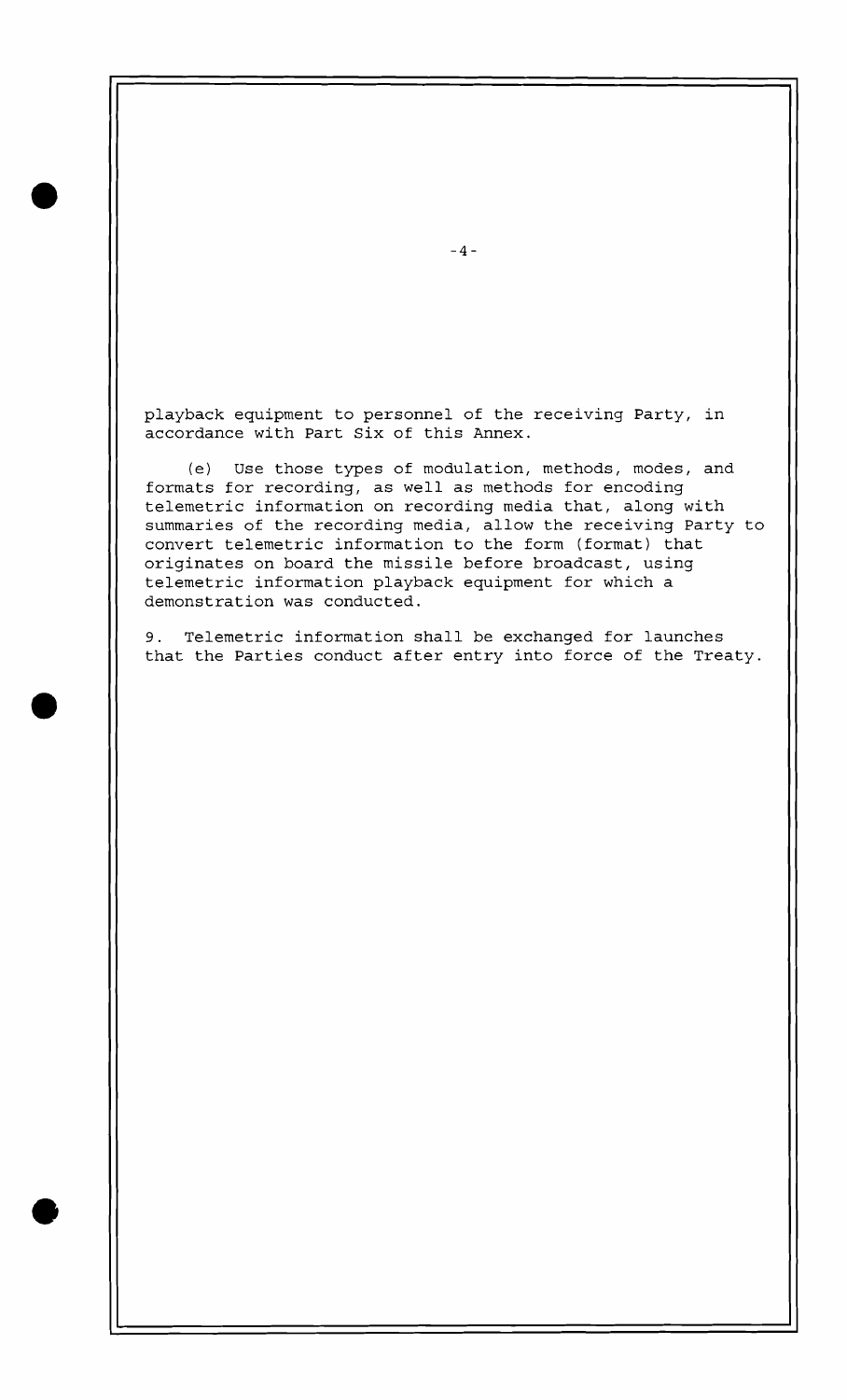Part Three - Provision of Recording Media, Summaries of Recording Media, and Interpretive Data for Telemetric Information

1. With respect to subparagraph 6(a) of Part Two of this Annex, each Party shall have the right to use and provide to the other Party any recording media containing a recording of telemetric information for which a demonstration was previously conducted. Such recording media shall be compatible with the telemetric information playback equipment for which a demonstration was previously conducted.

2. Summaries of each recording medium provided in accordance with subparagraph 6(b) of Part Two of this Annex shall include :

(a) Type of ICBM or SLBM, date of launch, recording medium number, recorder type, recording speed for the recording media in meters per second or in inches per second, if applicable, and type of filing system for the recording media, if applicable.

(b) Information on each recording track including recording track number, and information on the structure of the file and location of the information word bits in the file, as applicable, starting and ending times of the recording keyed to a GMT time standard, recording mode, and frequency in megahertz and modulation method used to broadcast the telemetric information.

(c) Description of the digital data encoding methods employed and description of the digital data recording formats.

(d) Identification and explanation, where possible, keyed to a GMT time standard, of those periods of time during the launch of an ICBM or SLBM for which no recording was obtained

 $-5-$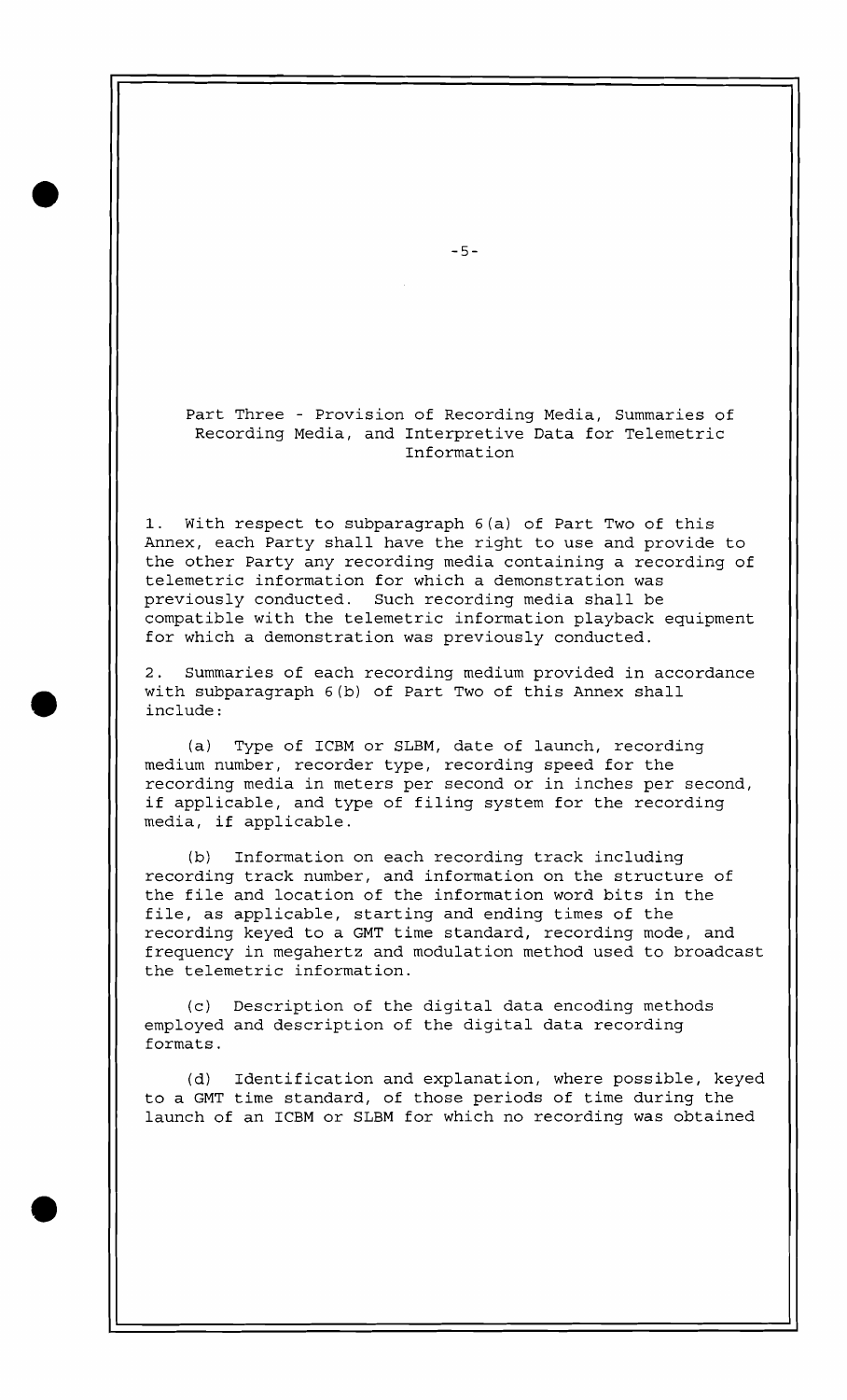on the recording medium or for which the recording on the recording medium is of inferior quality.

(e) Method for telemetric information playback from the recording medium that enables the conversion of information contained on the recording medium to the form (format) that originates on board the missile before broadcast.

The receiving Party shall provide notification in accordance with paragraph 2 of Section IV of Part Four of the Protocol if the receiving Party determines that:

(a) The recording media provided do not contain a recording of the complete set of telemetric information in the amount agreed in accordance with paragraph 4 of Part Two of this Annex; or

(b) The quality of the telemetric information recorded on the recording medium is insufficient to convert it to the form (format) that originated on board the missile before broadcast; or

(c) The information in a summary of the recording medium is insufficient to convert the telemetric information contained on such a recording medium to the form (format) that originated on board the missile before broadcast.

4. Upon receipt of the notification specified in paragraph 3 of this Part, the providing Party shall provide a notification, in accordance with paragraph 3 of Section IV of Part Four of the Protocol, containing an explanation concerning the incompleteness or insufficient quality of the recording media provided, or insufficient quality of the recording of telemetric information contained on them, or shall provide, through diplomatic channels, new recording media containing a recording of the telemetric information or new summaries of the recording media previously provided.

5. The interpretive data provided in accordance with subparagraph 6(c) of Part Two of this Annex shall contain a

 $-6-$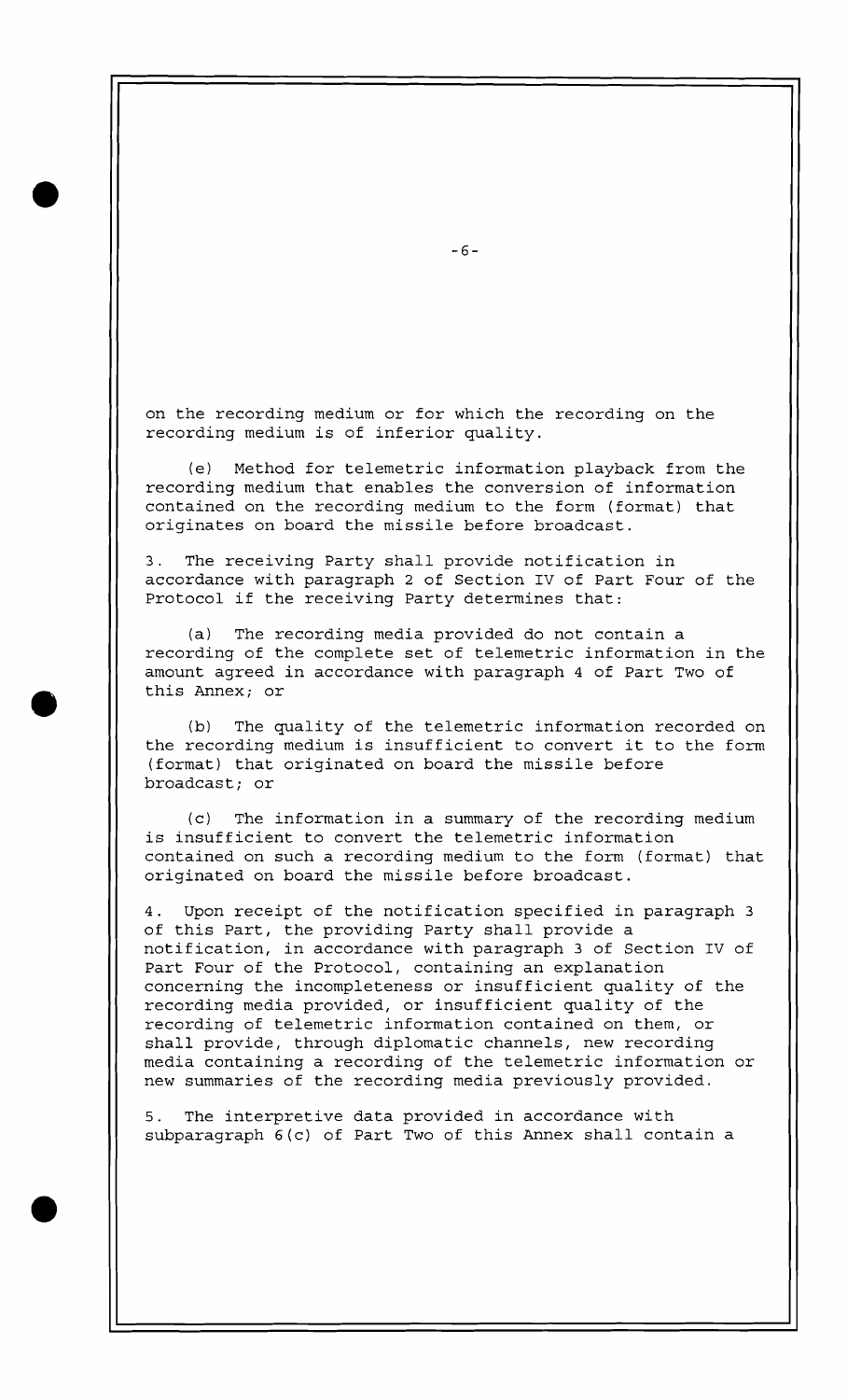description of the format of the telemetry frame and encoding methods, including, among other things:

- (a) Number of bits per standard word.
- (b) Number of standard words per frame.
- (c) Number of frames per second.

(d) Location of synchronization words or synchronization bits.

(e) Location of information in the frame describing its formatting.

(f) Designation and location of each data element on the entire interval of the telemetric information provided to the other Party, and, if in a given word location a time-sharing mode is used for two or more data elements, the structure for such time-sharing mode.

(g) Method of representing each data element, including the location of each bit in each data element, the order of the bits from least significant to most significant, and the method for representing negative values.

(h) All information regarding encoding algorithms, including error detection and correction, data compression, and any conversion processes that are applied in the telemetry equipment to parameter values measured on board.

**6.** Each Party shall provide a complete set of interpretive data, in accordance with paragraph 5 of this Part, for each launch on which telemetric information is provided. References to interpretive data for other launches shall not be permitted.

7. The providing Party shall provide to the receiving Party summaries of the recording medium that, together with the playback of telemetric information on the telemetric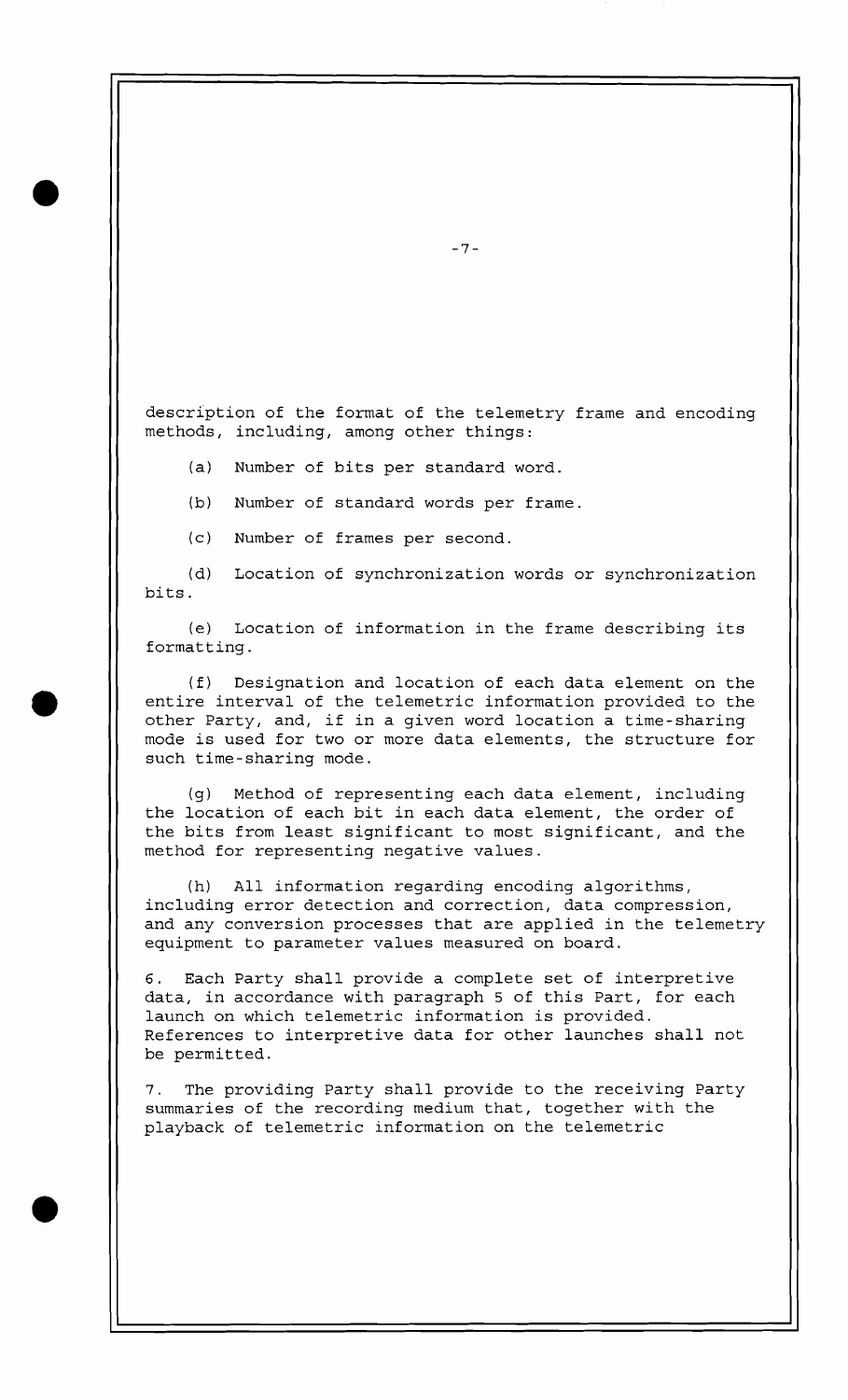information playback equipment for which a demonstration was previously conducted, provide the receiving Party with the opportunity to convert the telemetric information provided to the form (format) that originated on board the missile before broadcast.

8. If the receiving Party determines that interpretive data do not meet the requirements set forth in paragraph 5 of this Part, this Party shall provide a notification in accordance with paragraph 2 of Section IV of Part Four of the Protocol.

9. Upon receipt of the notification provided in accordance with paragraph 8 of this Part, the providing Party shall provide a notification, in accordance with paragraph 3 of Section IV of Part Four of the Protocol, containing an explanation concerning the incompleteness or insufficient quality of the interpretive data or shall provide, through diplomatic channels, revised interpretive data for telemetric information.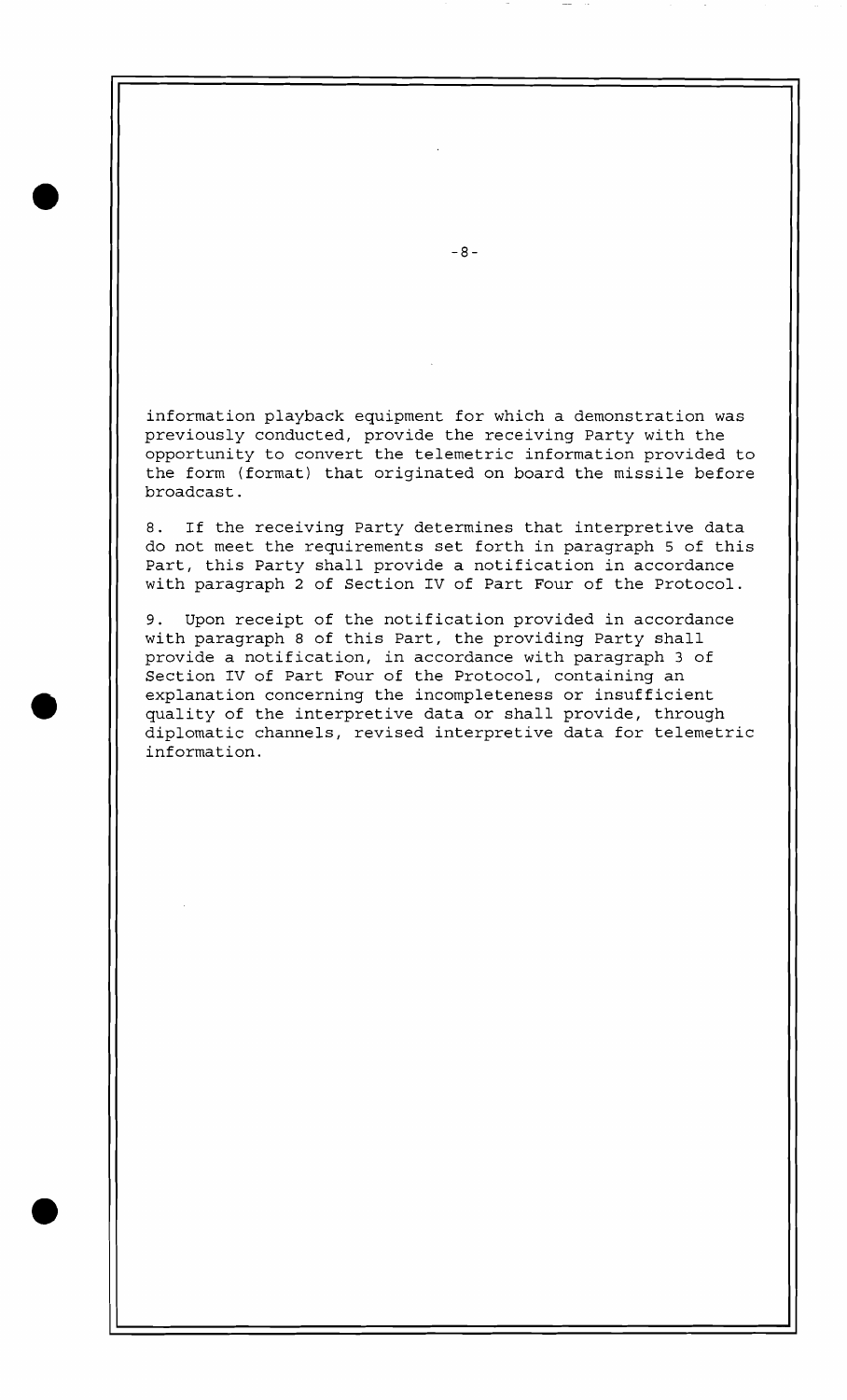Part Four - Arranging and Conducting Demonstrations of Recording Media and Telemetric Information Playback Equipment

1. With respect to subparagraph 8(a) of Part Two of this Annex, each Party shall conduct an initial demonstration of recording media and playback equipment for telemetric information from such media no later than 180 days after entry into force of the Treaty.

2. With respect to subparagraph 8(b) of Part Two of this Annex, each Party shall conduct a subsequent demonstration of a recording medium and/or relevant telemetric information playback equipment, if the recording medium, type of modulation, mode, recording format, or method of encoding telemetric information differs from that used previously and requires the use of different telemetric information playback equipment or a modification of existing telemetric information playback equipment. Such a demonstration shall be conducted no less than 60 days in advance of the beginning of the calendar year during which such recording medium is to be provided or no later than 60 days after receipt of a request provided in accordance with paragraph 4 of this Part.

3. If the differences specified in paragraph 2 of this Part do not require the use of different telemetric information playback equipment or modification of existing telemetric information playback equipment, the providing Party shall provide, through diplomatic channels, no less than 60 days in advance of the beginning of the calendar year during which such recording media are to be provided, information describing the type of modulation, mode, recording format or method of encoding telemetric information, as well as a recording medium with a recording of test telemetric information that makes it possible to ascertain that the descriptions provided are sufficient.

4. If the receiving Party believes that the information provided in accordance with paragraph 3 of this Part is

 $-9-$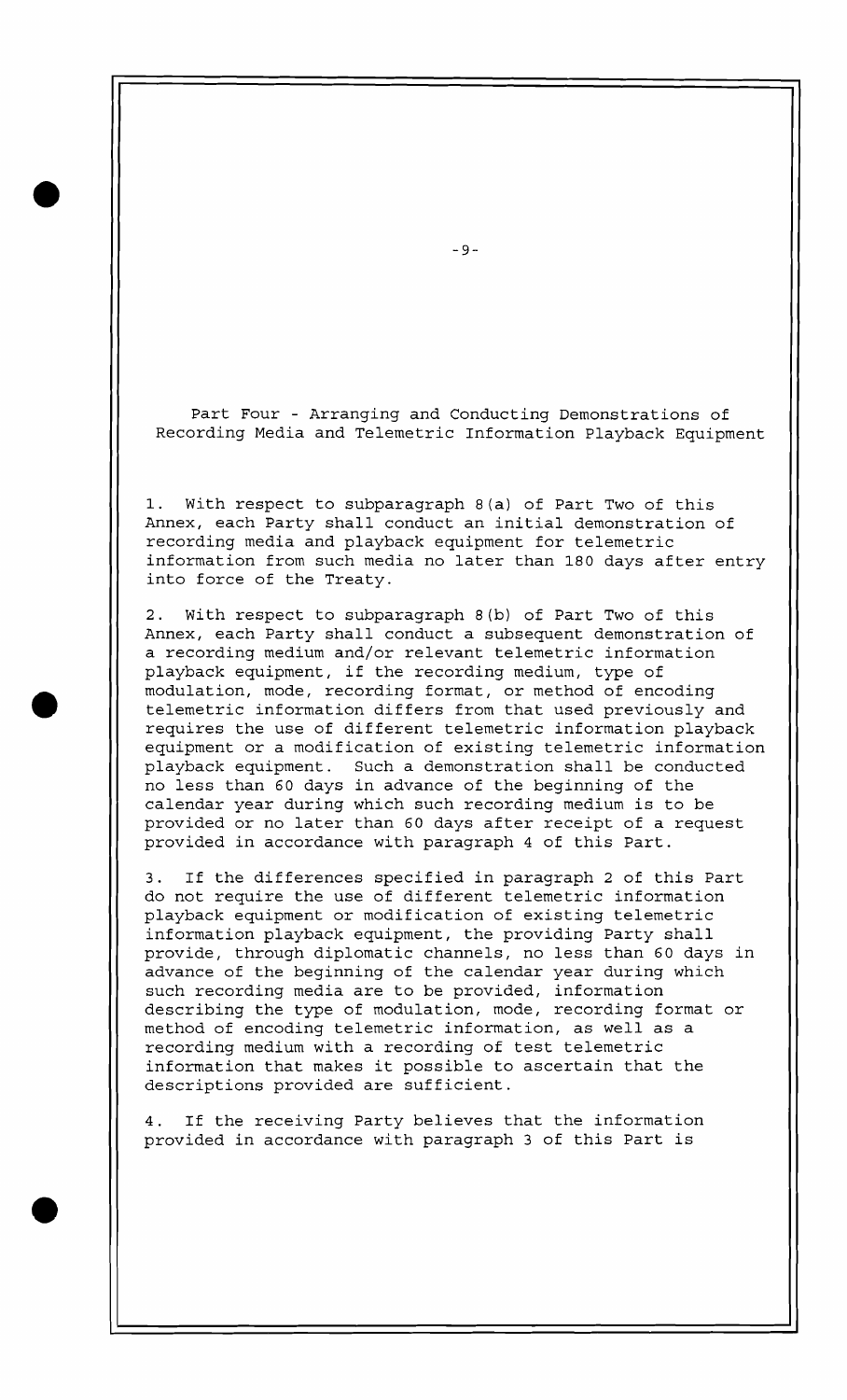insufficient, this Party shall provide a notification containing a request to conduct a demonstration in accordance with paragraph 2 of this Part.

5. Notification of the planned date and place for conducting a demonstration of recording media and/or playback equipment for telemetric information from such media shall be provided in accordance with paragraph 4 of Section IV of Part Four of the Protocol.

**6.** The providing Party shall determine the location of the demonstration.

7. The amount of information in the summary of the recording medium specified in paragraph 2 of Part Three of this Annex may be supplemented with other information describing the recording medium. The content of such additional information shall be agreed by the Parties during the conduct of the demonstration of the recording medium or within the framework of the BCC.

8. Procedures for conducting demonstrations of recording media and telemetric information playback equipment shall be agreed by the Parties within the framework of the BCC.

9. The costs associated with transportation of individuals participating in demonstrations to and from the point of entry on the territory of the providing Party shall be borne by the receiving Party. Other costs associated with arranging and conducting demonstrations in accordance with paragraphs 1 and 2 of this Part shall be borne by the providing Party.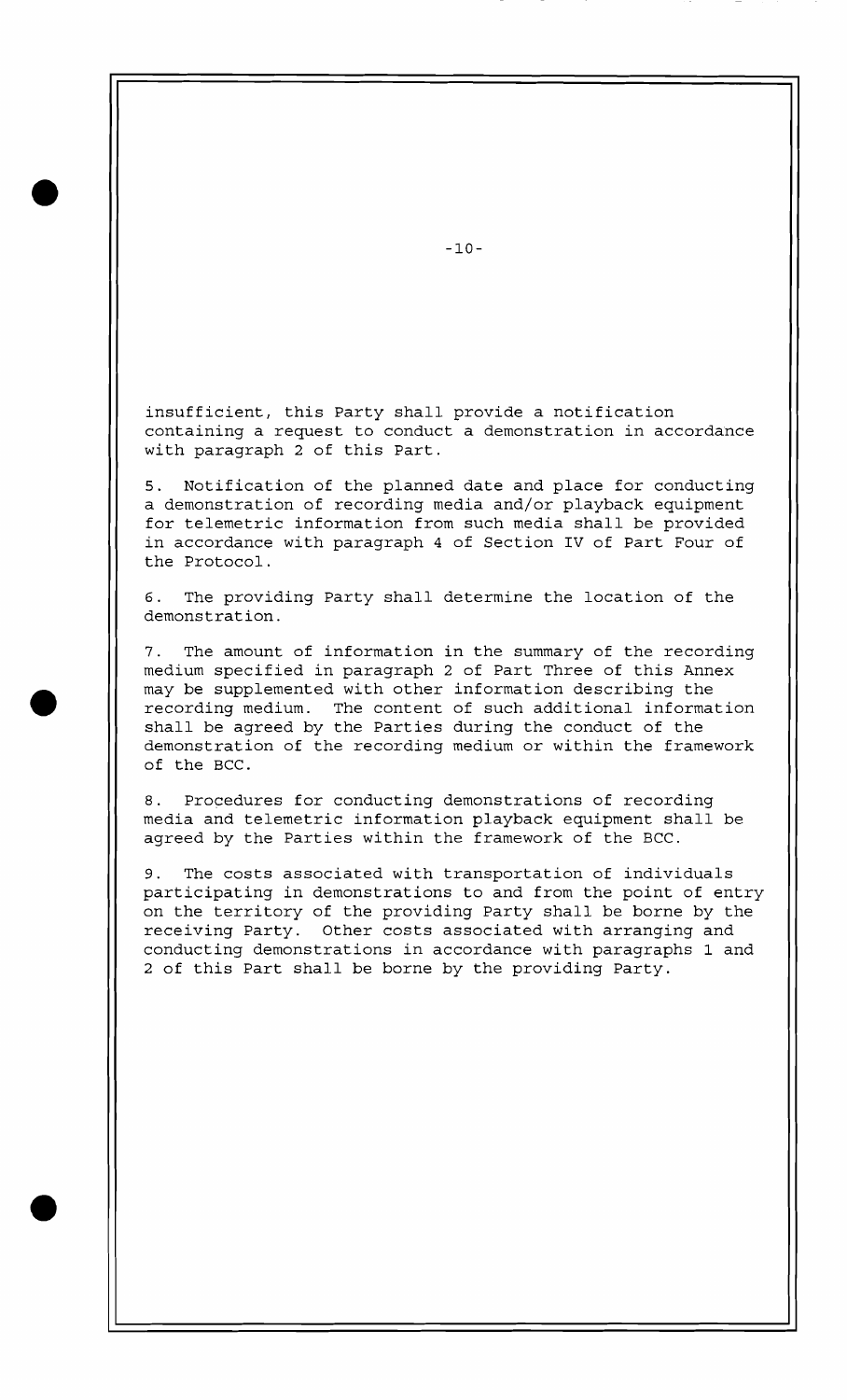Part Five - Provision of Telemetric Information Playback Equipment and Spare Parts

1. With respect to subparagraph 8(c) of Part Two of this Annex each Party shall, upon request, provide to the other Party the opportunity to acquire the equipment for the playback of telemetric information contained on recording media for which a demonstration was previously conducted, together with the appropriate software and technical documentation. Notification containing such a request, or a response to a request, shall be provided in accordance with paragraph 5 of Section IV of Part Four of the Protocol, taking into account the following sequence:

(a) The receiving Party shall provide notification containing a request about the possibility to acquire telemetric information playback equipment for which a demonstration was previously conducted.

(b) The providing Party that received such a request shall provide notification to the receiving Party of the estimated time frame for delivery of such equipment, its cost, and weight and size in the transport packaging.

(c) The receiving Party shall provide notification of its agreement to acquire or its refusal to acquire the requested equipment.

2. The time frame for provision of such equipment to the receiving Party shall not exceed 120 days, unless otherwise agreed by the Parties, from the date of receipt of notification provided for in subparagraph l(c) of this Part.

3. Each Party shall, upon request, provide to the other Party an opportunity to acquire spare parts for previously purchased telemetric information playback equipment, with detailed instructions on installation of the specified spare parts. Notification containing such a request, or a response to a

 $-11-$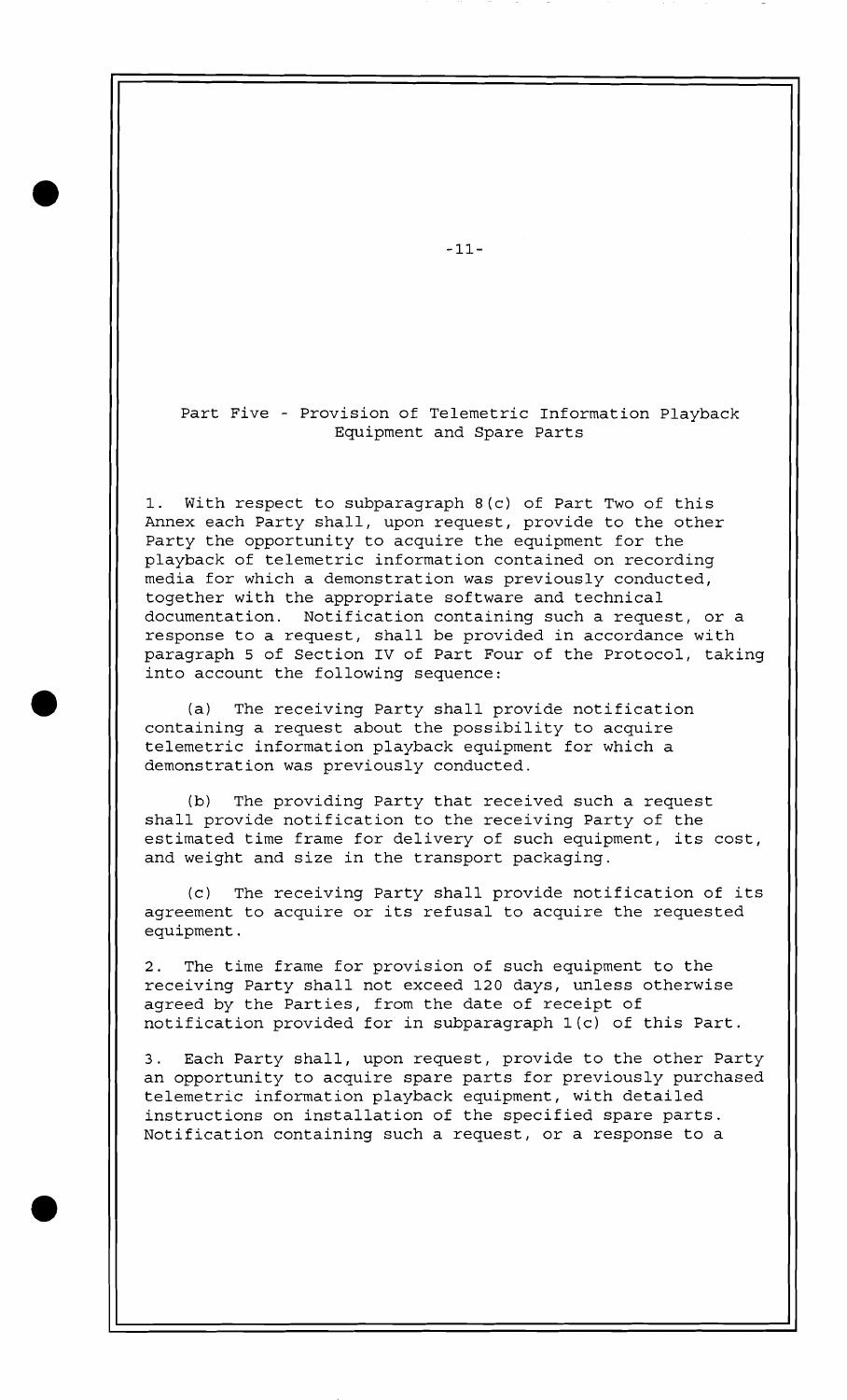request, shall be provided in accordance with paragraph 5 of Section IV of Part Four of the Protocol, taking into account the following sequence:

(a) The receiving Party shall provide notification containing a request to acquire spare parts for telemetric information playback equipment for which a demonstration was previously conducted.

(b) The providing Party that received such a request shall provide notification to the receiving Party of the estimated time frame for delivery of spare parts, their cost, and weight and size in the transport packaging.

(c) The receiving Party shall provide notification of its agreement to acquire or its refusal to acquire the requested spare parts.

4. The time frame for provision to the receiving Party of spare parts for telemetric information playback equipment shall not exceed 90 days, unless otherwise agreed by the Parties, from the date of receipt of notification provided for in subparagraph 3 (c) of this Part.

5. In the event of two or more malfunctions of the same components of the telemetric information playback equipment, the providing Party shall, upon receipt of a request from the receiving Party with a detailed description of the malfunction and the conditions in which it occurred, provide detailed explanations with an analysis of the possible cause of the malfunction of the equipment and recommendations for the prevention of such malfunctions in the future. Such requests and responses to them shall be provided through diplomatic channels.

6. The costs associated with the acquisition of the telemetric information playback equipment and/or its spare parts, including delivery and installation, shall be borne by the receiving Party.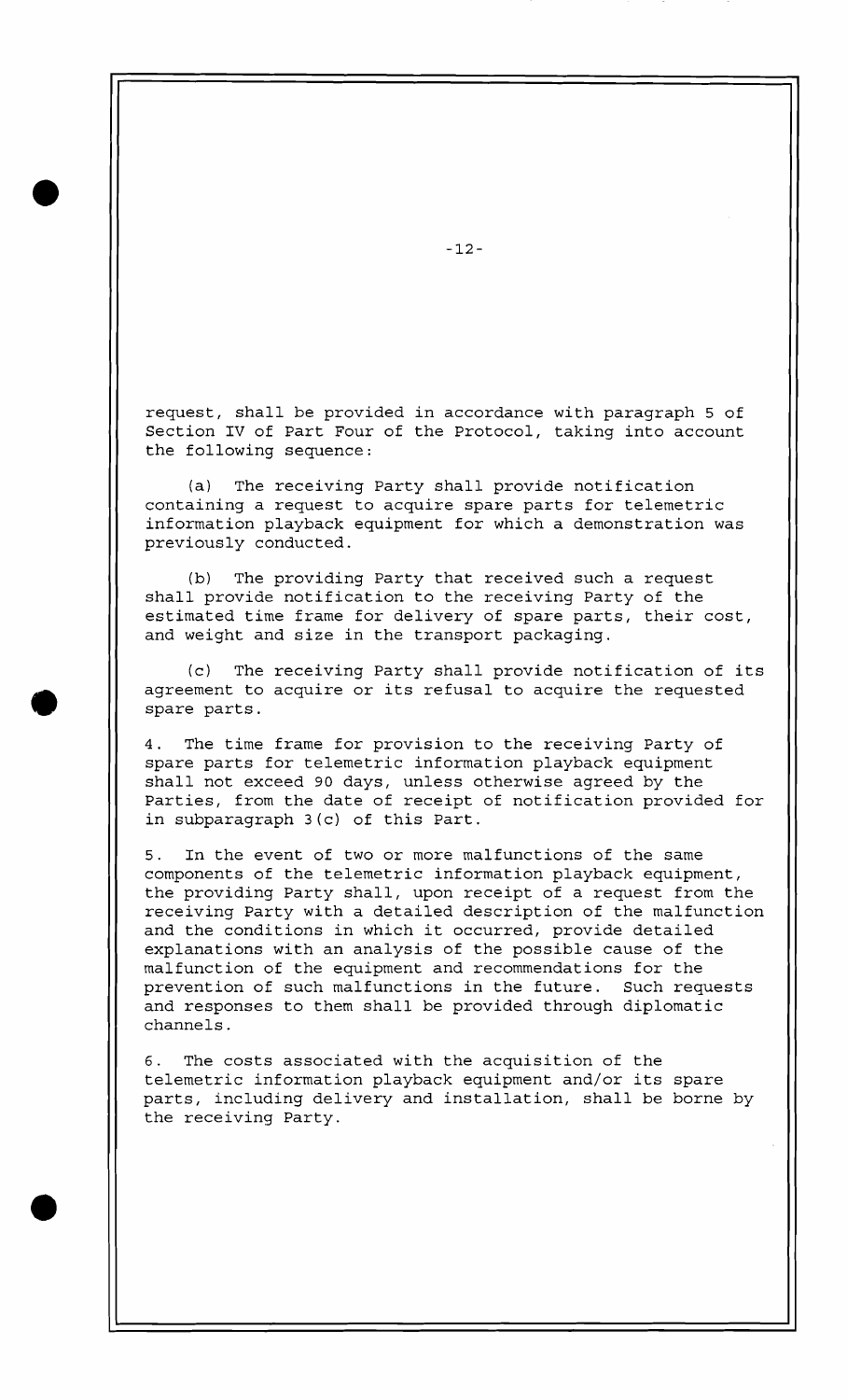Part Six - Training in the Operation and Maintenance of Telemetric Information Playback Equipment for Personnel of the Receiving Party

1. With respect to subparagraph 8 (d) of Part Two of this Annex, training in the operation and maintenance of telemetric information playback equipment for personnel of the receiving Party shall be conducted on the territory of the providing Party.

2. With respect to the number and list of team members assigned for training and the provision of visas:

(a) The team shall not exceed 14 individuals.

(b) The receiving Party shall provide, through diplomatic channels, a list of team members in advance of their arrival on the territory of the providing Party. The provisions of paragraph **6** of Section I1 of Part Five of the Protocol on an objection to an individual included on the list of inspectors, shall apply to an objection to a team member. The providing Party shall provide notification of its objection no later than 15 days after receipt of such list.

(c) The providing Party shall provide visas, and, where necessary, other documents to each team member to whom it has not objected, as may be required to ensure that each team member may enter and remain on the territory of this Party throughout the training period.

3. With respect to the trainee team:

(a) The providing Party shall provide necessary assistance, including safety briefings, to the trainee team members.

(b) The providing Party shall provide to each trainee team member necessary training materials in the language of

 $-13-$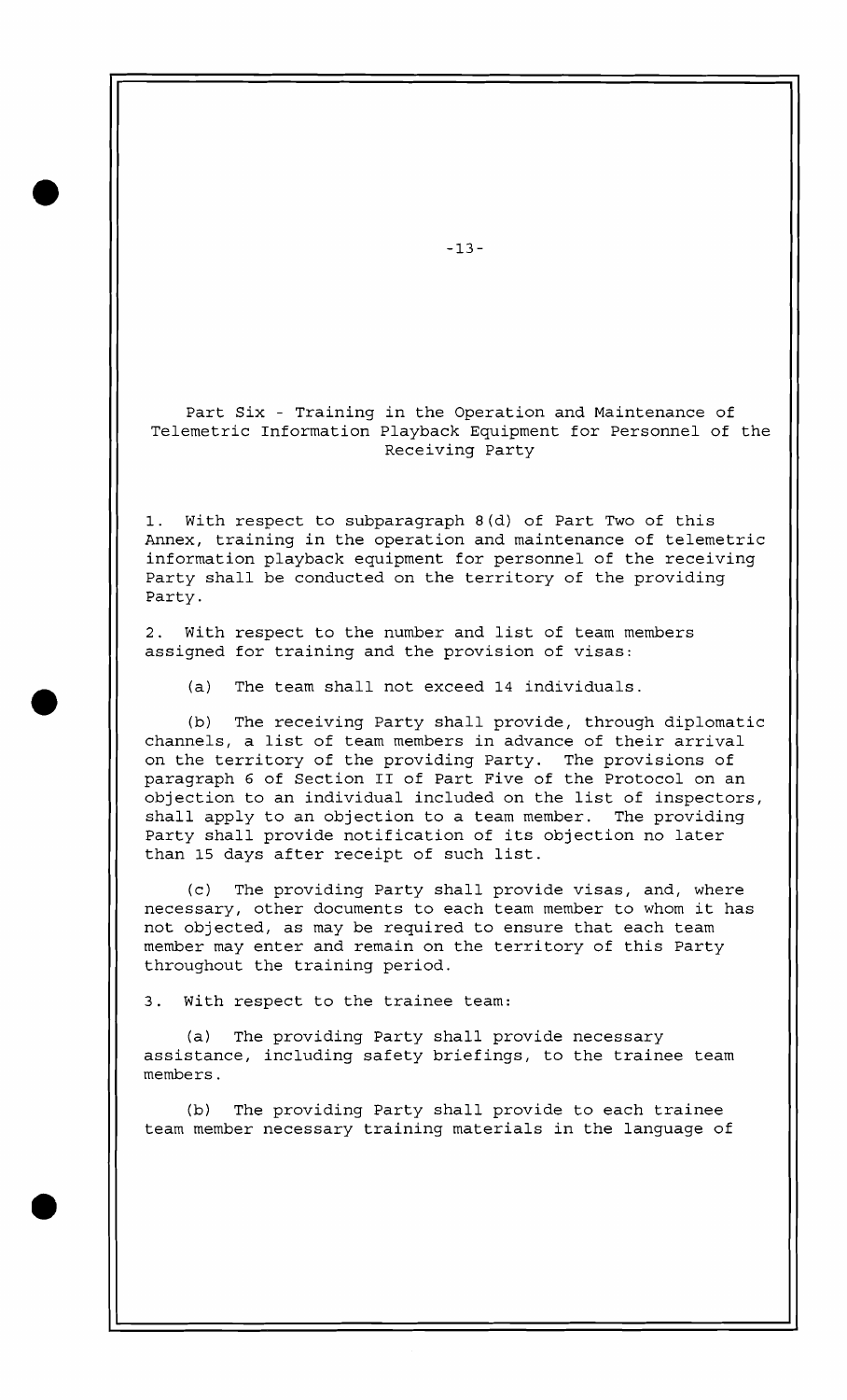the receiving Party, and shall also provide one set of training materials for the entire team in the language of the providing Party.

(c) The provisions of paragraph 7 of Part One of the Annex on Inspection Activities on movement, travel, and emergency evacuation shall apply to the trainee team leader and representatives of the providing Party.

(d) Throughout the in-country period, the providing Party shall ensure that the trainee team can be in communication with the embassy of the receiving Party, located on the territory of the providing Party, using telephonic communications provided by the providing Party.

(e) The providing Party shall treat with due respect the trainee team members on its territory and shall take all appropriate measures to prevent any attack on their person, freedom, and dignity.

4. With respect to arrangements for air transportation:

(a) The Parties shall use inspection airplanes, airplanes making regularly scheduled commercial flights, or Open Skies airplanes.

(b) The receiving Party shall provide notification to the providing Party of the expected arrival of trainee team members no less than 72 hours in advance of the estimated time of arrival of the trainee team members at the point of entry located on the territory of the providing Party. Such notifications shall include:

(i) The date and estimated time of arrival at the point of entry; and

(ii) The name, date of birth, place of birth, and passport number of each trainee team member.

 $-14-$